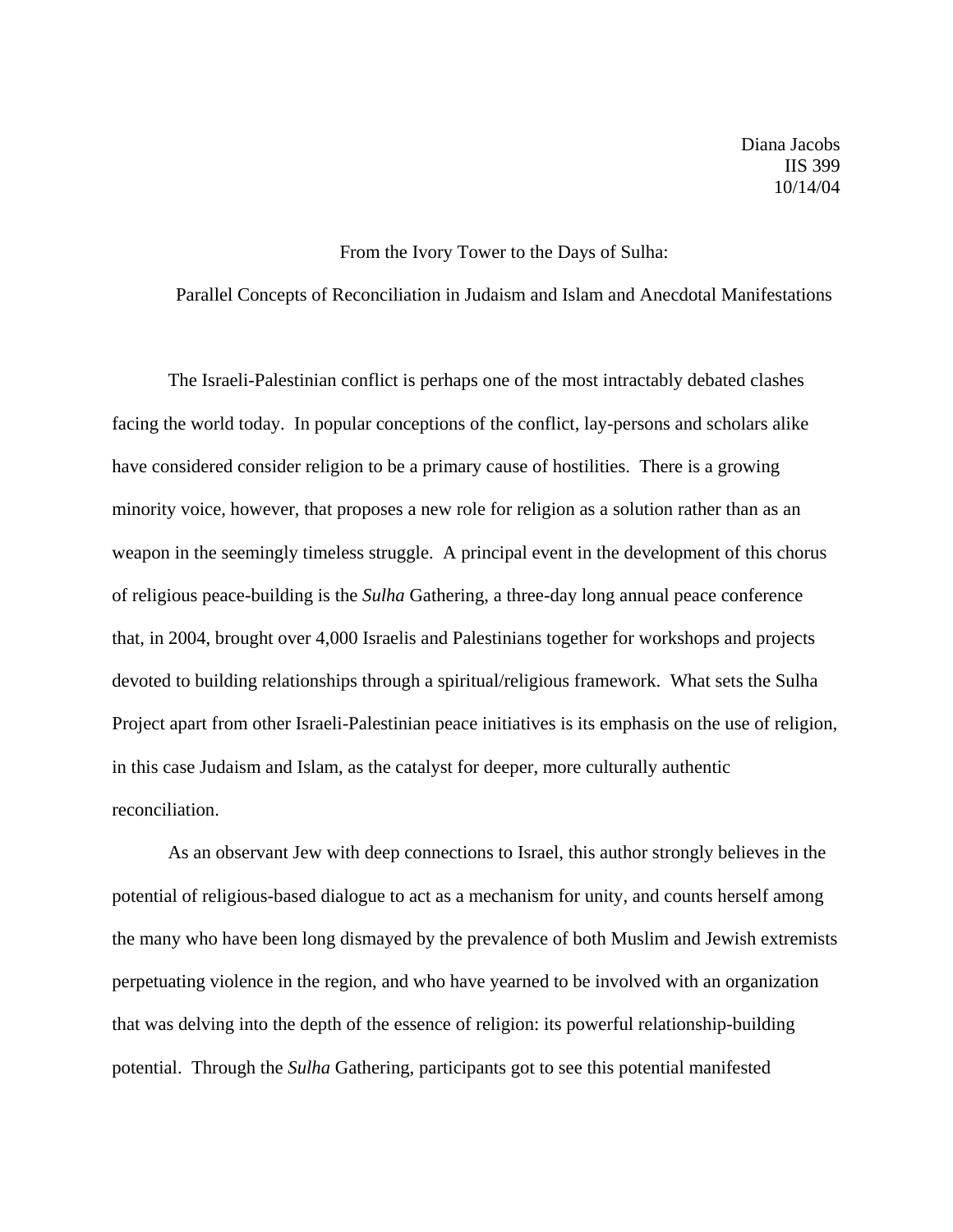firsthand. Though the *Sulha* itself is brief, the events witnessed are tremendously profound and teach a great deal about both the strength and hardship of religious peace work. This paper attempts to build on the experiences documented in Israel by analyzing two parallel concepts on which the Sulha Gathering was based, namely the understanding of *shalom/salaam* (peace) and *teshuvah/sulh* (reconciliation) in Judaism and Islam, respectively.

 Despite popular conceptions of violence and extremism among traditionally observant Muslims and Jews both religions place a high value on peace in their theological foundations. At the root of these peace-oriented theological underpinnings lie the parallel concepts of *shalom/salaam.* While *shalom* and *salaam* should not be confused as inhabiting identical roles in their respective societies, they do, nevertheless, maintain strikingly similar positions with regard to inter-group relations within both religions. Language and symbol both play particularly important and nuanced roles in Jewish and Muslim cultures. The words and manners used in daily speech are arguably far more attuned to attitudes and perceptions of interactions than in other cultural paradigms. According to Rabbi Dr. Marc Gopin's observations of interfaith encounters with Muslims, "words such as 'brother,' 'cousin,' and 'father' emerge, usually at the end of the encounter, as if they formed a sacred capstone, a need for the parting encounter to embrace relationship, lost brotherhood, and a special kind of intimate peace that only family reconciliation truly embodies" (14). Noteworthy in this sense, are the standard Jewish and Muslim greetings, uttered between members of the two societies: "*shalom aleichem*," and "*salaam aleikem*;" "peace unto you," in Hebrew and Arabic, respectively. *Shalom* appears as a greeting in the Torah as early as Genesis 43:23, and Muslims derive this practice from the Koranic verse, "And their greeting therein shall be Peace" (10:10, qtd. in Abu-Nimer 45).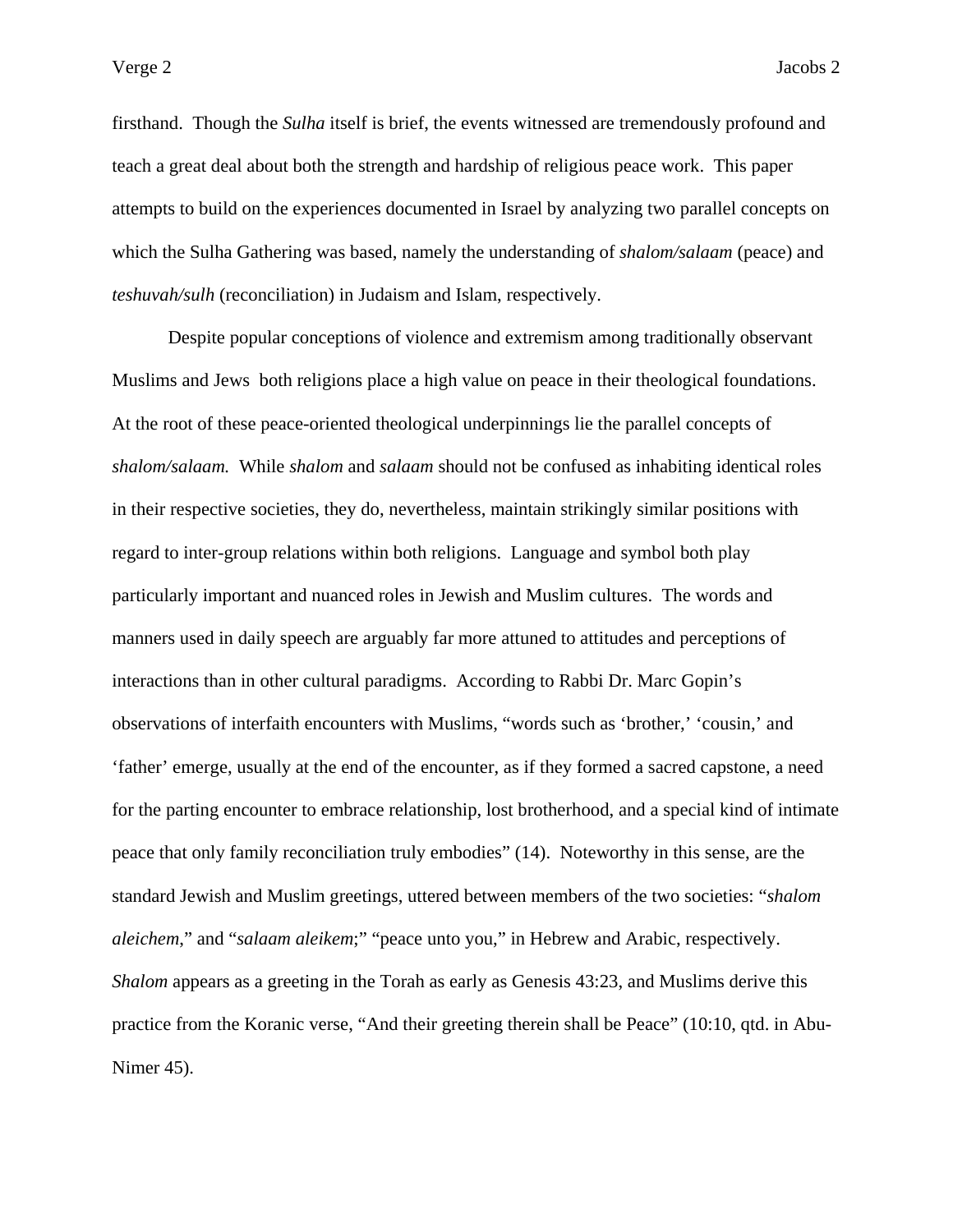Jewish prayers and rituals are rich with mentions of *shalom*. One of the many names of God is *Adon HaShalom*, "Master of Peace." Additionally, many central Jewish prayers said throughout the day include explicit entreaties for peace, including the *Amidah* meditation and Grace After Meals. Before the traditional Sabbath ritual of *Kiddush*, it is customary to wish peace to the angels heralding the holy day. *Shalom* is on the tongue of many as a byword of Jewish community. Elaborating on the centrality of *shalom* in Jewish prayer, Rabbi Dr. Marc Gopin states that, "After all the tough internal dynamics of Jewish traditional prayer have been exhausted, all the prayers end with peace, and, to some extent (reflected in the blessing *ve'hol ha'hayyim*, as well as *aleinu*), a vision of future unity of humanity (of course, on monotheistic terms)" (232).

 In this vein, Ethics of the Fathers quotes Hillel the Elder as enjoining his disciples to "be among the disciples of Aaron—loving peace and pursuing peace" (1:12). As the original High Priest of the Temple, Aaron is contrasted throughout Rabbinic literature with Moses, his brother and the political/spiritual leader of the nascent Israelite nation. The Talmud in Sanhedrin elaborates on the dichotomy between the two in their approaches to local and national disputes, stating that while Moses personifies the quality of strict justice, Aaron is seen as the mitigating voice of arbitration, or "where peace abides" (Sanhedrin 6b, qtd. in Smith 395). As we will see below, the question of where *shalom* abides in Judaism in terms of practical application is a deeply complex matter.

 The concept of *salaam* plays a strikingly similar role in traditional Islam, a fact which Mohammed Abu-Nimer discusses at length in his work entitled *Nonviolence and Peace Building in Islam*. To begin with, according to Abu-Nimer the word *islam* itself is defined by scholars as "the making of peace" (45). The Koran defines a true Muslim as one who has "made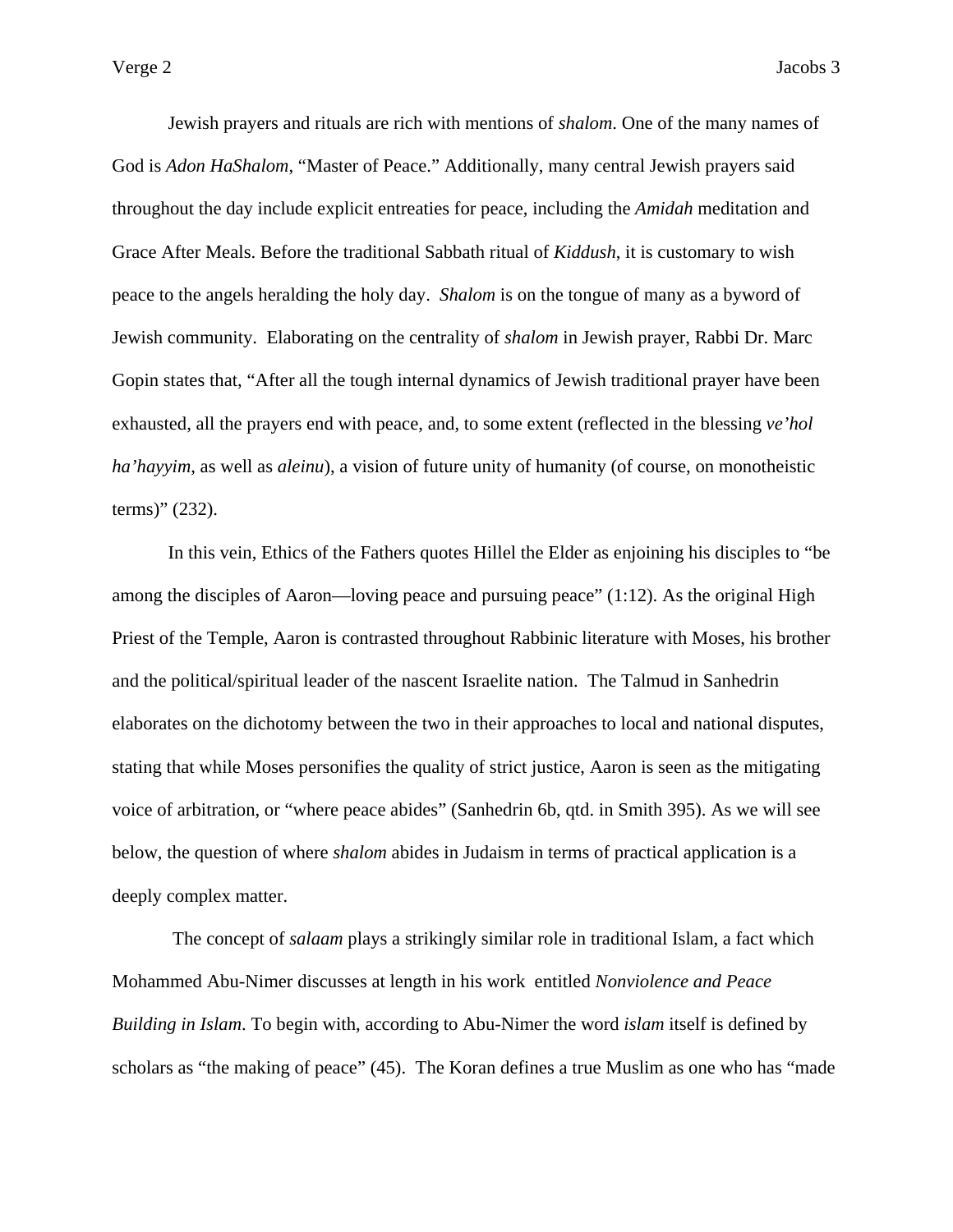peace with God and man," a definition which points to the significance of both submission to the divine will and social acts of kindness (ibid). While popular outsider conceptions of Islamic paradise center on a reward of 72 virgins for the holy faithful, Abu-Nimer emphasizes a World to Come of a different kind, wherein "they shall hear no vain or sinful talk, but only the saying, 'Peace, Peace'" (56:25-26, qtd. ibid). Finally, in parallel to Judaism's concept of *Adon HaShalom,* Allah is often referred to as *Dar al-Islam*, "Abode of Peace" (ibid).

 Societal justice is of paramount importance in Islam, and all acts are evaluated in terms of their potential contributions to a universally applicable just social order. The term for service to God (*'adl*) is synonymous with the pursuit of justice itself. Peace, therefore, cannot be achieved without justice. This suggests a fascinating contrast with the concept of justice in Judaism, which, as we've seen above, is a counterweight to peace in a balance that must be constantly maintained for society to function. They are not one and the same. In the Hebrew Bible, God is revealed at different times as *Elohim*, literally "Judge," and the Tetragrammaton, a name which traditionally connotes mercy. The implication is that even on the divine level, maintaining peace and mercy as mitigating factors in the pursuit of strict justice is a concept that does not always readily apply.

This remarkable contrast between Judaism and Islam may explain a great deal in terms of practical application. When a Jew speaks of peace-making, it is likely that she is conceiving of a method in which disputants will each surrender at least partial commitment to self-interested strict justice in order to allow for reconciliation. An Islamic view of the incontrovertible synthesis of peace and justice, in contrast, would result in a resolution that would be much more difficult to broker between the complex claims of the disputants. Without the power of peace as an independent mitigating factor in judgment, it seems impossible for reconciliation to ever be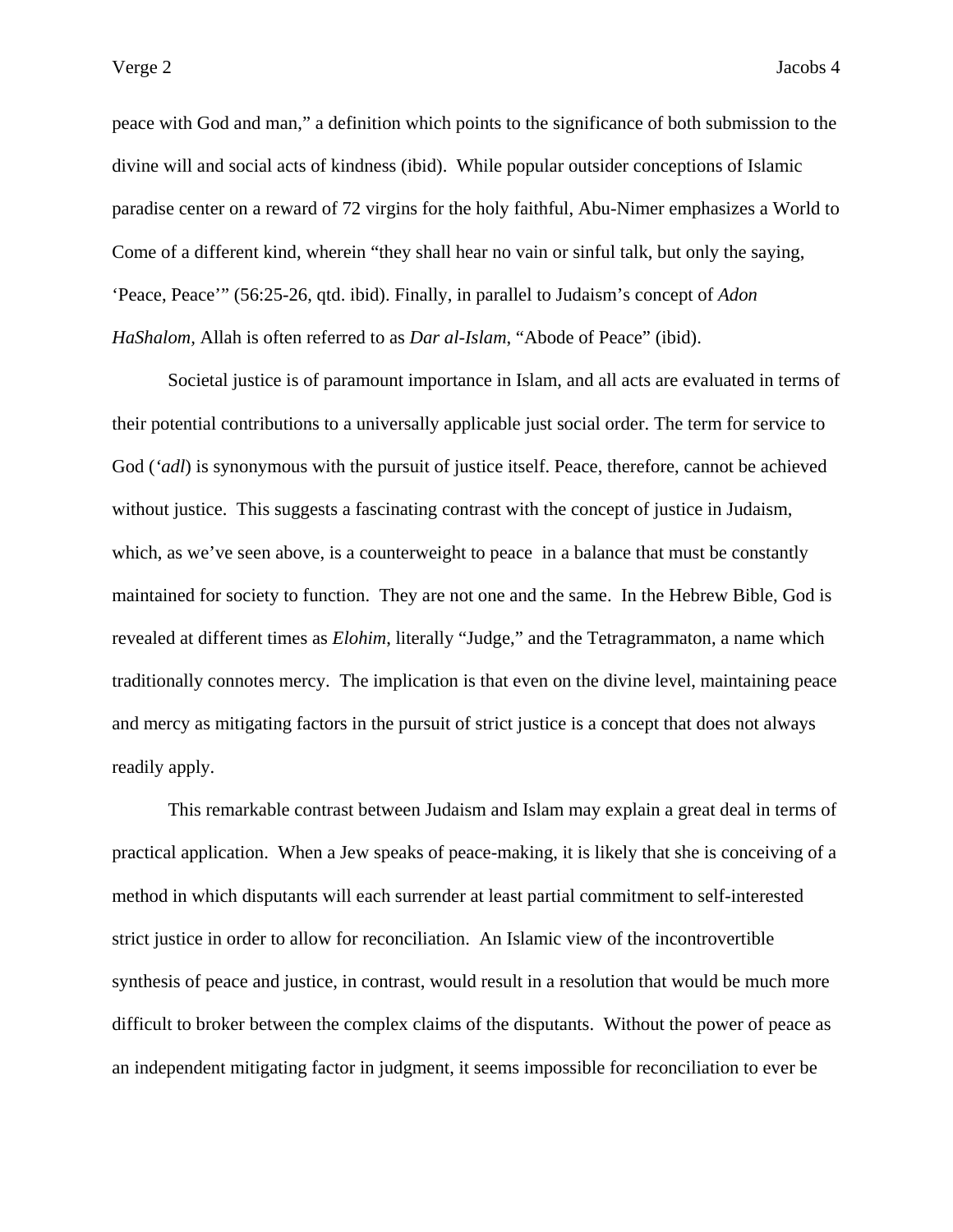reached. In the discussion of *sulha*, however, we will see that often when it comes to practical manifestations of conflict resolution in Islamic society, peace often overrides justice.

 In the move from the conceptual to the concrete, the centrality of *shalom* in Judaism as a facilitating force is complicated. While peace-making is often mentioned as a supreme value, the implication in most instances seems to be that it is of chief necessity only with fellow Jews. This ethnocentrism may be the result of the fact that since antiquity, the Jewish people have faced a myriad of enemies bent on their destruction, and through the generations have grown to see outsiders as threats to be dealt with through diplomacy and war, with notions of peace-making being dangerously irrelevant. When the Israelites first entered Canaan, the Book of Joshua recounts a ruse posed by the Gibeonites, who manipulated a peace treaty out of the Jewish nation based on chicanery, then went on to attack them soon after (9:1-26). The Jewish national consciousness seems to have been scarred early on from relations with other peoples, a phenomenon which has varied in degree throughout history but has nonetheless prevailed, especially during years of persecution and expulsion that forced Jews into the role of the "other" and prompted defensive national identity. The notion of peace doesn't escape this development in Jewish consciousness, which may account for the scarcity of explicit mention of universal peace in Biblical and Rabbinic literature. The notable exceptions to this are the prophesies of future peace as a byproduct of the Messianic Age, which suggests that peace with non-Jews is a national ideal, but nonetheless an ideal which cannot be realized on Earth without extensive Divine intervention at the End of Days.

 The social manifestation of *shalom* becomes considerably more complicated with regard to the Israeli-Palestinian conflict and the politicized nature of peace. The 1993 Oslo Accords did much to foster the notion of a cogent political peace plan in the national consciousness, but then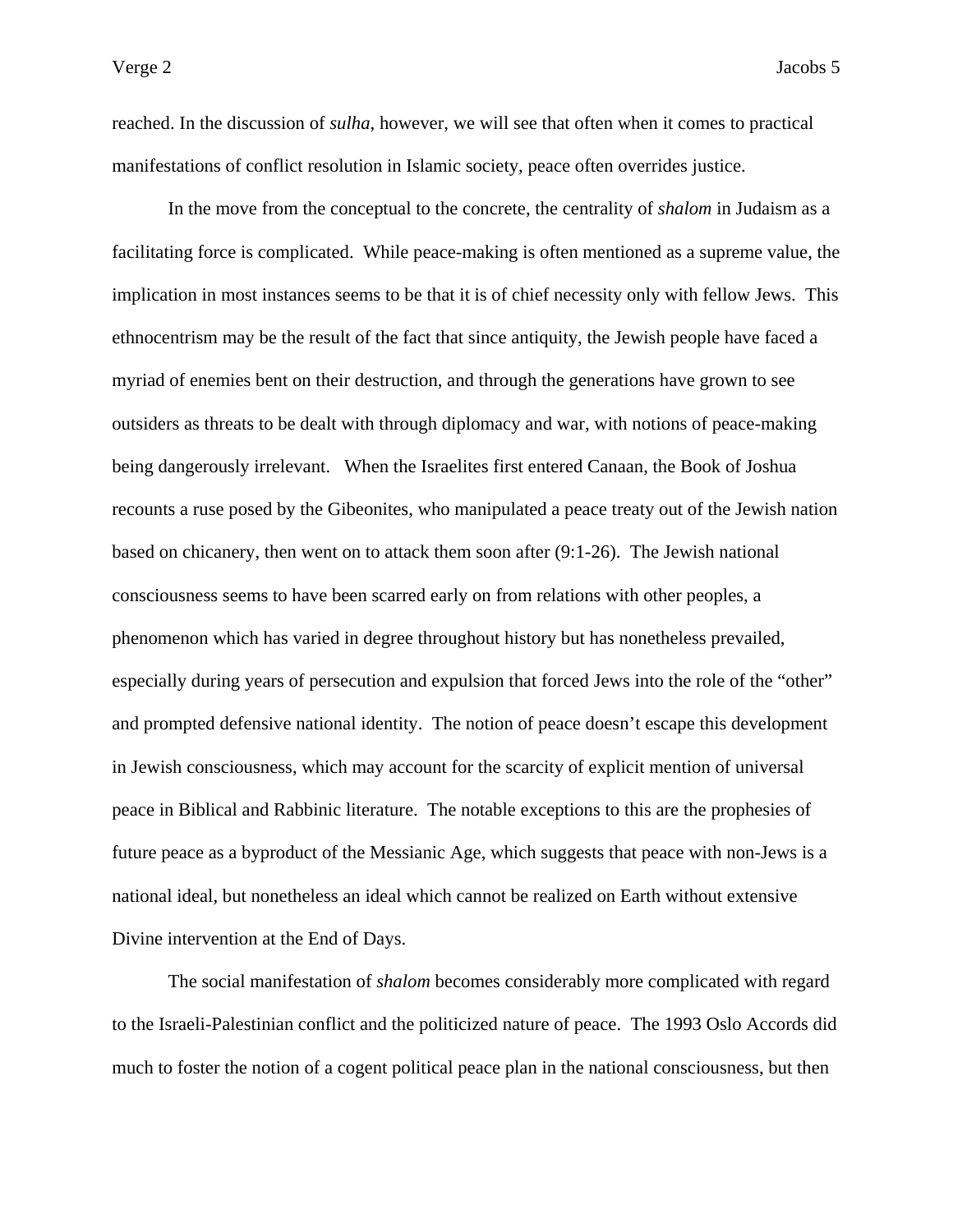eventually faded into oblivion, some argue, with the assassination of Yitzchak Rabin, an increase in Palestinian terrorism, and the expansion of Jewish settlements in the West Bank. The region has witnessed dozens of failed political peace initiatives, most notably including the 2000 Camp David summit, which was followed immediately by the Second Intifada. The trend has been that every time political leaders on both sides schedule negotiations or propose a new plan, a terrorist bomb goes off somewhere in Israel and scores of civilians are killed. Additionally, many soldiers in the IDF are becoming weary of fighting a war of attrition with no conceivable end in sight. The majority of Israelis see that peace is the only answer, but differ considerably in interpreting the meaning of *shalom* and how it can be realized vis-à-vis the Palestinians. Peace initiatives are divided between politicized grassroots efforts which press for "Peace Now" and preach what is often a one-sided view of the conflict, and a rightist government which has now adopted a mixed policy of disengaging from Gaza while encouraging settlement expansion in the West Bank. Where is the possibility for *shalom* as a conceivable reality here?

 The Palestinian side of the coin paints an even bleaker picture. As a people effectively abandoned by its fellow Arab nations and used for decades as a pawn against Israel, Palestinians live in a "dark tunnel," lied to and manipulated by their elected officials while occupied by a foreign power. Although a number of moderates have continuously stressed the need for dialogue with Israel and a nonviolent end to the occupation, these voices have become increasingly marginalized, as an indirect effect of corrupt leadership and the harsh realities of living under occupation. Corruption leads to national poverty and degradation, as foreign aid money rests in the hands of the self-interested powerful, who, instead of providing for their people, deflect attention from their actions by mobilizing a downtrodden population against a collective enemy. Additionally, without government aid, many Palestinians turn to Hamas, a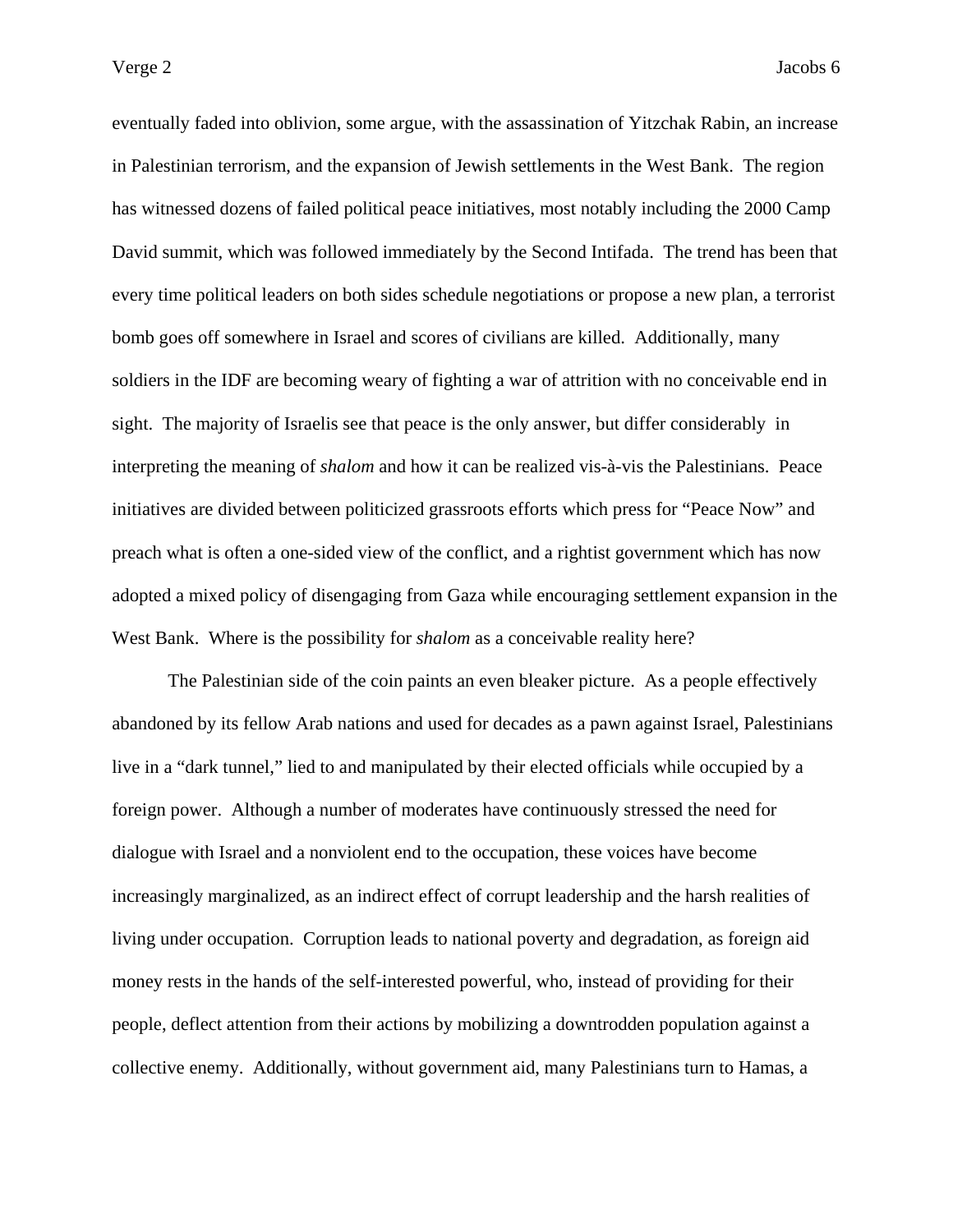terrorist group that provides health care, education, and food to the population in exchange for a fundamentalist anti-Israel ideology. Terrorism and military retaliation go head to head, resulting in more deaths and violence and a land that seems polarized beyond any solution. At this point, where is an outlet for peace and justice to prevail? What is the meaning of *salaam* for Palestinians that will have a real impact in improving their situation?

 We've discussed the respective importance of peace traditions in Judaism and Islam and the challenges they face today in terms of practical application, given the harsh realities of the Israeli-Palestinian conflict. Admittedly, the concept of peace is broad and complex in both religions. For a deeper understanding of conflict resolution as it is manifested today, we now transition to the dual concepts of reconciliation, *teshuvah* and *sulha*, and their practical applications with regard to the conflict.

 Gopin writes that, "*Teshuvah*, the capacity to transform oneself or a community, is considered to be one of the most sublime elements of faith in a good, forgiving God." (117) Related terms in Judaism include *mechilah*, "forgiveness," and *selicha* (the linguistic parallel to *sulha*), translated in Psalms 130:4 as "the power to forgive" (qtd. in Gopin 118). Traditionally, when Jews repent they are re-aligning themselves both with God and their true selves. This is the literal meaning of *teshuvah*–"to return." The Jewish calendar includes an annual six-week period of national repentance, beginning with the Hebrew month of Elul and culminating with *Yom Kippur*, the Day of Atonement. Throughout this process, people reflect on their actions and seek reconciliation with members of the community.

 Apart from national repentance, *teshuvah* can be engaged in on an individual level at any point in time. Maimonides spells out a step-by-step process of personal *teshuvah* that includes regret, confession to God, and most importantly, the act of *azivat hachet*, "leaving the sin." This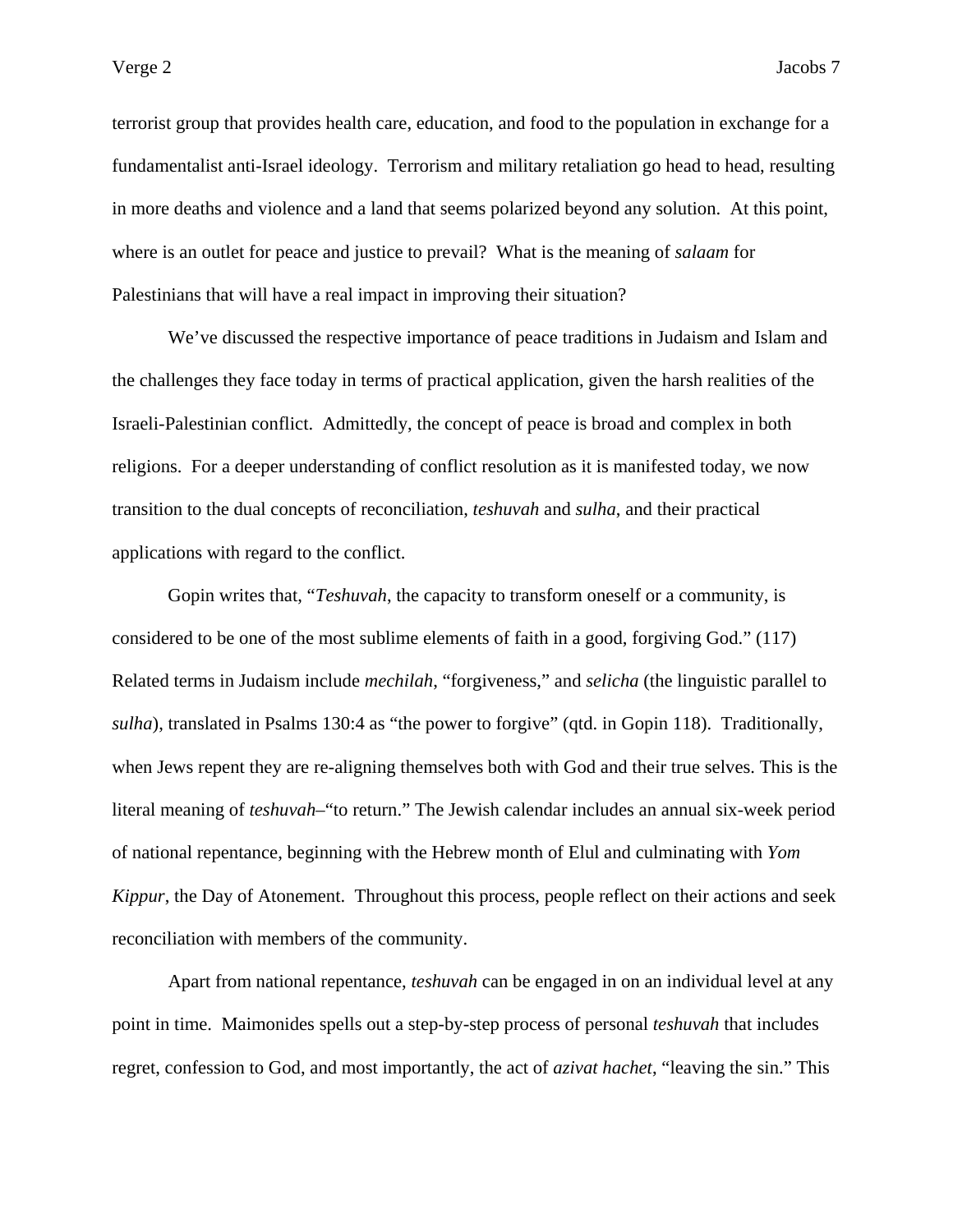critical idea asserts that true *teshuvah* comes when one is again in the same situation where the initial transgression took place, and instead chooses to refrain from sin, reflecting an authentic change of heart (Gopin).

 The potential for *teshuvah* to be used as a powerful healing tool in the conflict builds on a rabbinic assessment of *teshuvah* as a force that brings universal healing and social change, allowing humanity to regroup and build a new future (Gopin). Much of the source of this power is due to the anomalous nature of *teshuvah*. Why should God forgive our many sins? Why should we reconcile with one another? Concepts of strict justice would certainly dictate to the contrary, allowing for due process and punishment instead of broad, sweeping forgiveness which humanity cannot truly say it deserves. Clearly, the existence of *teshuvah* is based on the high value of peace, mitigating strict justice in order for society to function and people to move beyond conflict. This view of *teshuvah* has encouraged many people to seek resolutions to the Israeli-Palestinian conflict through methods that build on religious and spiritual concepts of healing. *Teshuvah* doesn't make any political sense, but this very point has attracted people to the possibility of peace through radically different avenues.

 The Middle-Eastern process of *sulha* is extremely delicate and nuanced. Traditionally, when a crime has been committed in the community, the family of the perpetrator convenes a delegation of elders (*jaha*) to arbitrate between them and the family of the victim. If the victim's family accepts the arbitration, then after a period of armistice (*atwa*) that allows them to deal with their loss, a highly ritualized *sulha* ceremony is conducted. Both families greet one another, with the perpetrators' holding a white flag that is then tied in several knots by community leaders, symbolizing the binding nature of the resolution. If the arbitration is accepted, both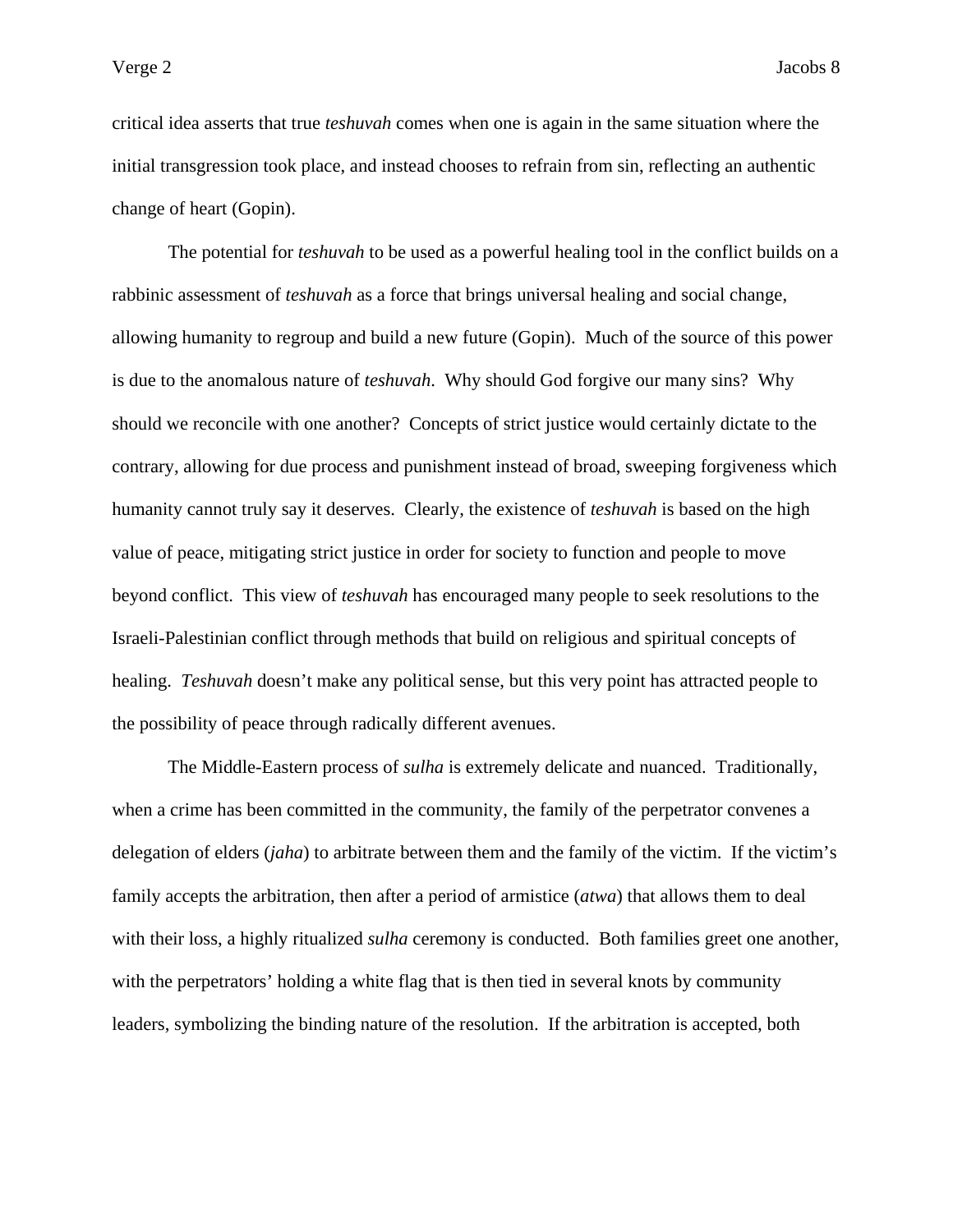families drink coffee together and eat a traditional meal, a sign of complete reconciliation (Smith).

 The very existence of the *sulha* process implies that, in contrast to the discussion of peace and justice in Islam as described above, perhaps there is ample room for mercy as a mitigating factor in solving disputes. There is no strict justice in *sulha*, no litigation or reimbursement (sometimes money is given to the family of the victim, but this is a symbolic gesture–if received, arbitration can proceed–and not seen as an act of reparation). This seems to contradict our understanding of Islam's idea of justice, but Muslim accounts of *sulha* ceremonies point to the contrary. According to an anonymous Palestinian interviewed by Daniel L. Smith in his 1987 study of *sulha,* the process is superior to civil justice because, "Somebody always loses in the court...A court cannot satisfy two sides, it can only satisfy one side. Making the Arab *Sulha* satisfies all parties...all are happy in the end" (qtd. pg 391). Perhaps, then, the understanding is rather that *justice* cannot occur without *peace,* a distinction that opens up the discussion to a myriad of new possibilities, and leads to a variety of manifestations of the process of *sulha*.

 When asked about the potential to make *sulha* between Israelis and Palestinians, Smith's Palestinian source was at first negative about the possibility, stating that Israelis would never find the process binding. Later in the interview, however, he makes a fascinating comment:

> Let me state something unequivocally. We should not think that the Israeli-Arab conflict is going to be solved on the basis of traditional Sulha. We should not be naive–this is a very serious political issue...But–when people speak about the methodology of the Sulha as a method of conflict resolution of bigger issues...the most important thing is to learn the principles of Sulha. To apply these principles, and not the rituals, is the key...you have to restore rights and honour.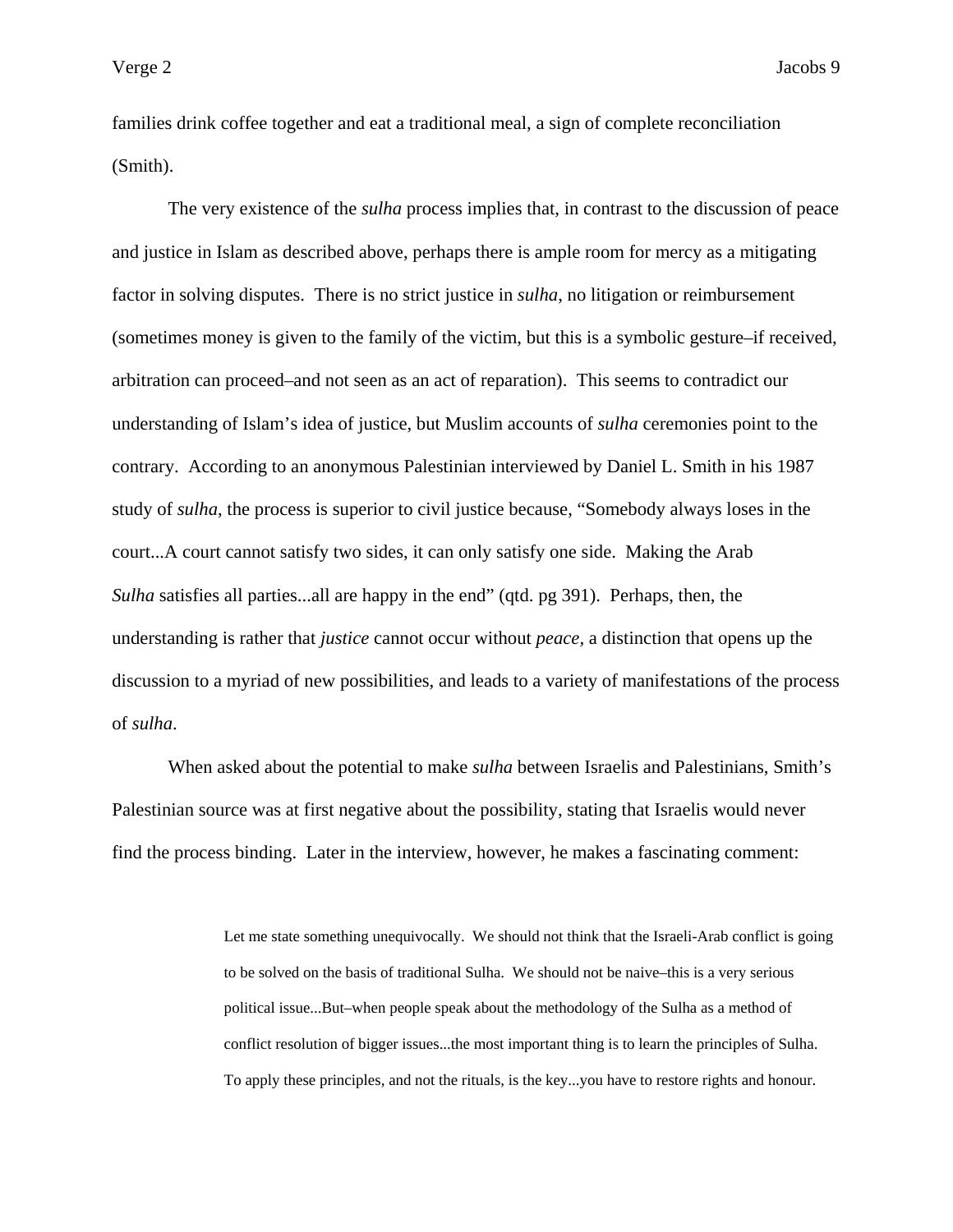All [political] initiatives have failed. Why? Because these peace initiatives did not restore the rights and the honor of the sides....You cannot meet along and then say that we made peace, like Camp David...you cannot make peace on my behalf when I am absent...in this way, peace between families is the same as peace between nations." (Field interview qtd. in Smith 1987)

 Speaking as early as 1987, Smith's interviewee articulated many of the points that led to the creation of the Sulha Peace Project. Founded by Israeli musician Gaby Meyer and Christian Arab cleric Elias Jabbour (head of the International House of Hope), the Project started as a Chanukah-Christmas-Ramadan ceremony of 150 Israeli Jews and Arabs in 2001. Its aim was to take the main points of the *sulha* process: restoring the rights and honour of both peoples, and connecting as families. These principles would be used to organize an annual Sulha Gathering of Israelis and Palestinians for reconciliation in a religious and cultural framework. Many people on both sides of the situation were beginning to realize that a political solution to the conflict, if left to the politicians, would be long in coming. The key was to bring people together at the grassroots level, and to pick up on a crucial aspect that both political leaders and NGOs had mostly ignored: the centrality of religion in the conflict, and therefore the potential of religion to be used as a basis for peace-building. Special care would be taken to incorporate both religions– while using an Arabic term, Jews would recognize the word *sulha* as a parallel to *selicha*, and the Gathering would be on the first of the Hebrew month of Elul, to coincide with the beginning of the traditional Jewish process of national reconciliation. Rabbis, sheykhs, and lay leaders from both sides would be invited to speak and lead workshops. Such an approach, it was argued, would be grounded in the notion of Judaism and Islam as shared Abrahamic faiths with legacies of commonality between the "cousins." The Sulha Gathering would speak to a higher, spiritual awareness on either side of the shared Holy Land, allowing for the illogical, post-justice process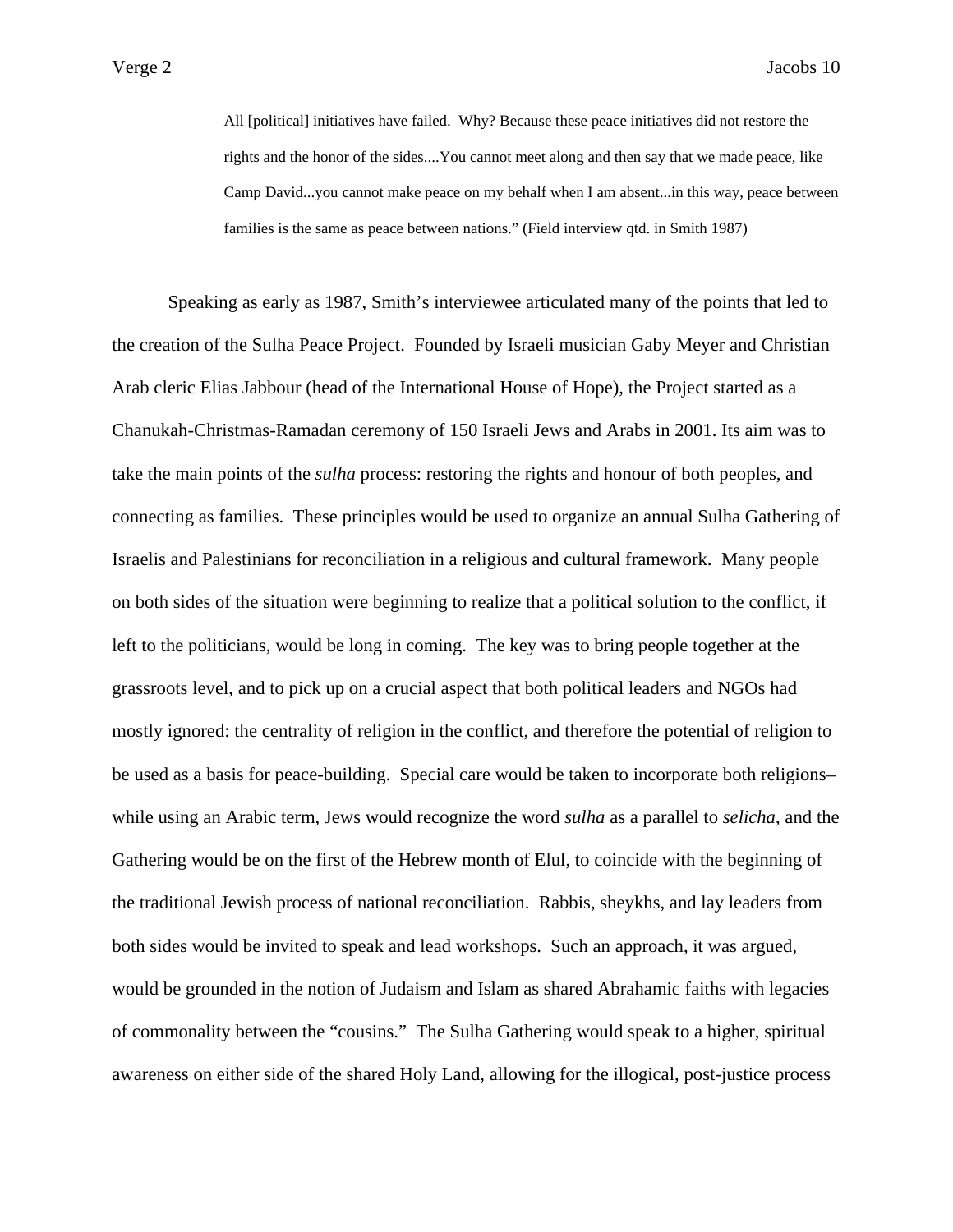of *teshuvah/sulha* to transcend political realities and create a consciousness from which authentic peace could truly occur. If people were free to know one another as not only human beings, but godly beings, and hear one another's stories in a framework of shared Middle Eastern religious culture, the thinking was that a dam would burst, and, with time, peace would flow forth with tears of reunion.

 After the initial Chanukah-Christmas-Ramadan prototype, organizers struggled in the following years to expand the Sulha Gathering into a truly revolutionary event. The 2002 Sulha was a daylong gathering of 600 Israeli Jews and Arabs, where participants sat in dialogue circles and shared their stories, culminating in powerful moments of connection between opposing communities. Sulha 2003 was expanded to include 1500 Israeli Jews and Arabs at a two-day event in Northern Israel, where efforts to include Palestinian Arabs were thwarted by bad planning and last-minute errors. Still not receiving much attention in the mainstream press, the Sulha was seen primarily as a gathering of hippies who were mostly preaching to the converted.

 At the 2004 Sulha Gathering, they finally got it right. A team of over 25 Israeli and Palestinian organizers were delegated in early 2004, meeting on a bi-weekly basis. In addition to the usual inclusion of rabbis and sheykhs and the focus on dialogue circles, efforts were made from the outset to bring in a considerable number of West Bank Palestinians, to give women more of a voice in Sulha events, to have constant activities for children, to deepen the level of workshops to include meaty, controversial topics, and, most importantly, to include a Bereaved Parents Forum, for families who'd lost loved ones on both sides to freely share their stories and connect. In these ways, the Gathering would be a highly meaningful, revolutionary event sure to provide a framework for unprecedented strides in reconciliation.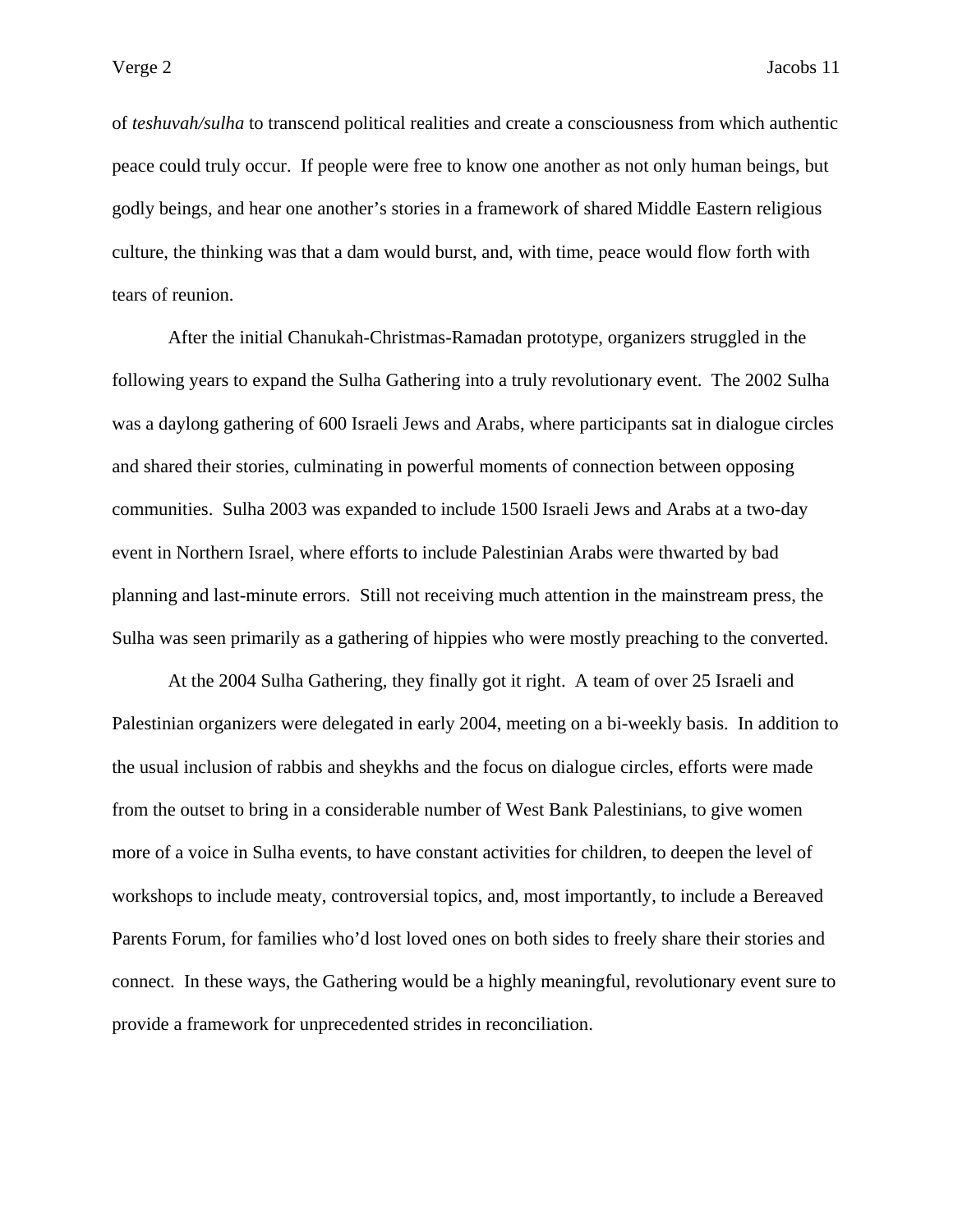The process was not entirely seamless, but was nonetheless extraordinary on a variety of levels. Firstly, Sulha organizers worked with Firas Yagi, a member of the Palestinian Legislative Council, to clear 300 Palestinians from Ramallah, Jenin, and Bethlehem for entry to the Sulha. Such a number was huge, and the presence of a PLC leader on the organizing team added strength and legitimacy to the Project. Additionally, the Israel Parks Authority offered Gaby Meyer free space at a national park in Binyamina, which he took happily before realizing that the space was none other than Jabotinsky Park, a memorial to the Etzel, an illegal pre-1948 Jewish militia that was responsible for the expulsion of hundreds of Arabs from their villages in northern Israel. Needless to say, this created a rift between outraged Palestinian organizers and their Israeli counterparts, who viewed the accidental location as a chance for even greater healing potential, an opportunity to transform the park from a place of pain to a place of reconciliation. Thankfully, this view won out.

 The result was a Sulha Gathering attended by over 4,000 adults and 800 children over a span of three days. The event included an opening ceremony with speeches by politically and religiously influential leaders from both sides, as well as addresses from international visitors, who included a Sufi sheykh from Senegal, a Palestinian-born sheykh from England, a Zulu chief from South Africa, a Tibetan monk from India, and more. Workshops were given by representatives of peace organizations such as Rabbis for Human Rights and the Interfaith Encounter Association, discussing the significance of Jerusalem for both peoples, the concept of *sulha*, and more. A New Moon celebration was led by women on the second night of the festival, and women congregated daily in the Sarah-Hagar tent specifically reserved for their intimate encounters. Dialogue circles were held every morning, including several in the Bereaved Parents Forum tent. Groups of children painted murals with peace slogans and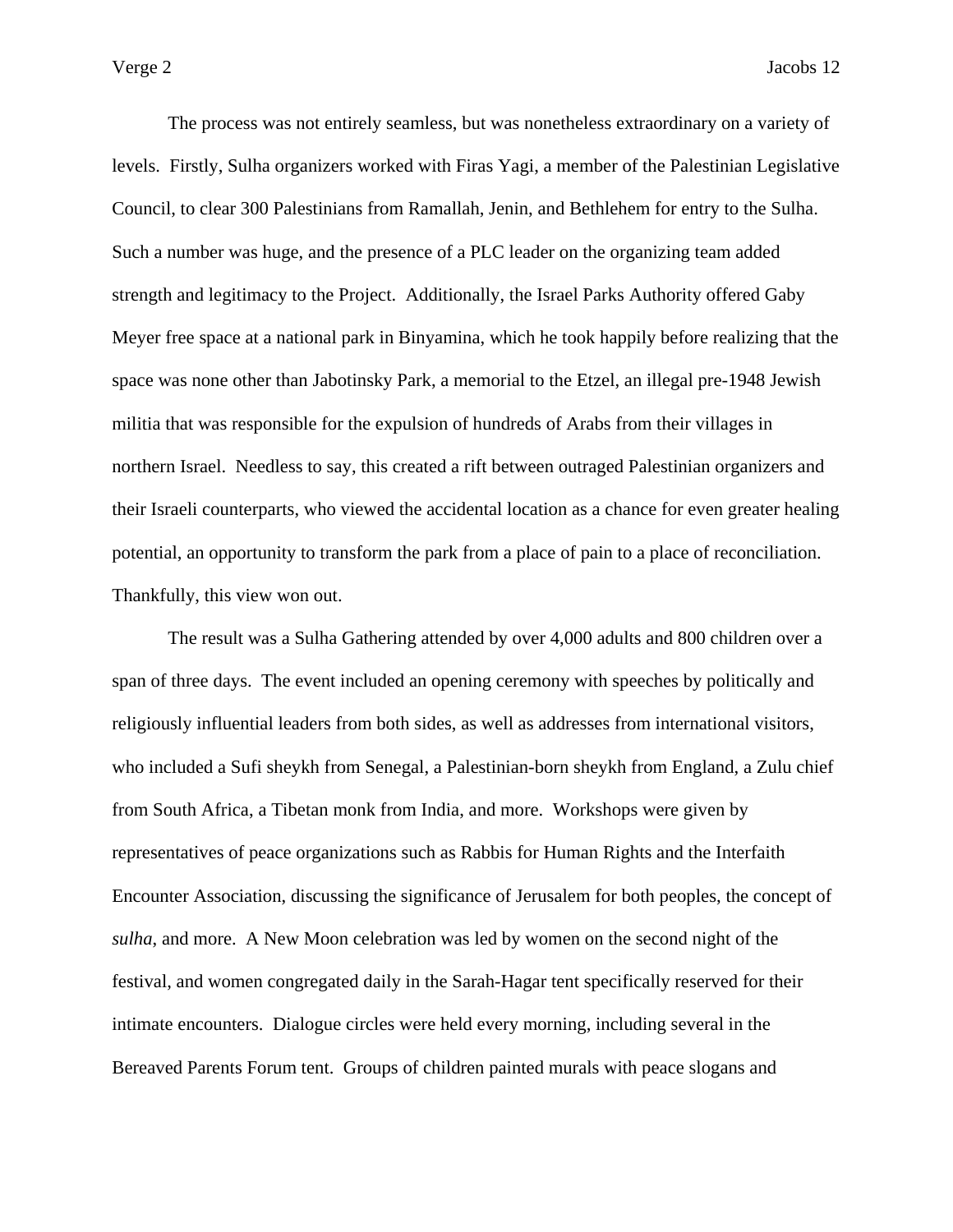symbols, and led parades around the site. Music and drum circles lasted well into the night, with throngs of Israeli and Palestinian youth dancing and singing together.

 At the concluding ceremony of the 2004 Sulha Gathering, hardly an eye was dry out of the thousands of people in the park, holding hands and dedicating themselves to a different future. People on both sides spoke of coming to first realizations that a true partner for peace existed. The Gathering was covered by all of the main Israeli television networks, and most specially by Al-Jazeera, which broadcast footage of peace-building to over a billion people in the Arab world. Clearly, a significant impact had been made.

 Two months after the Sulha Gathering, a manifestation of the ideals of *shalom/salaam* and *teshuvah*/*sulha*, the question becomes how far this impact will reach in the polarized reality where occupation and terrorism continue to occur. Some critics have said that by ignoring politics, the Gathering does a disservice to people living with injustice and fear, and that participants may not always make the leap to push for a change to the harsh political reality of occupation. Beyond the utopia created by the Sulha Gathering, critics state, there must be commitment to follow-up, lest the conference be considered a token "day of tolerance," with participants on both sides patting themselves on the back while returning to their side of the checkpoint. Believers in the Project would argue that the Gathering transcends politics and allows people to see one another as partners for authentic peace. It is absolutely true that the Sulha Gathering needs to be balanced with direct grassroots initiatives to improve peoples' lives, but this is exactly the point; the Sulha allows Israelis and Palestinians to work together in these grassroots efforts, building on connections made at the Gathering to work towards progressive social change engineered by the communities, not political leaders who may be acting in their own self-interests. In this way, the Sulha Gathering is a practical tool for deep social connection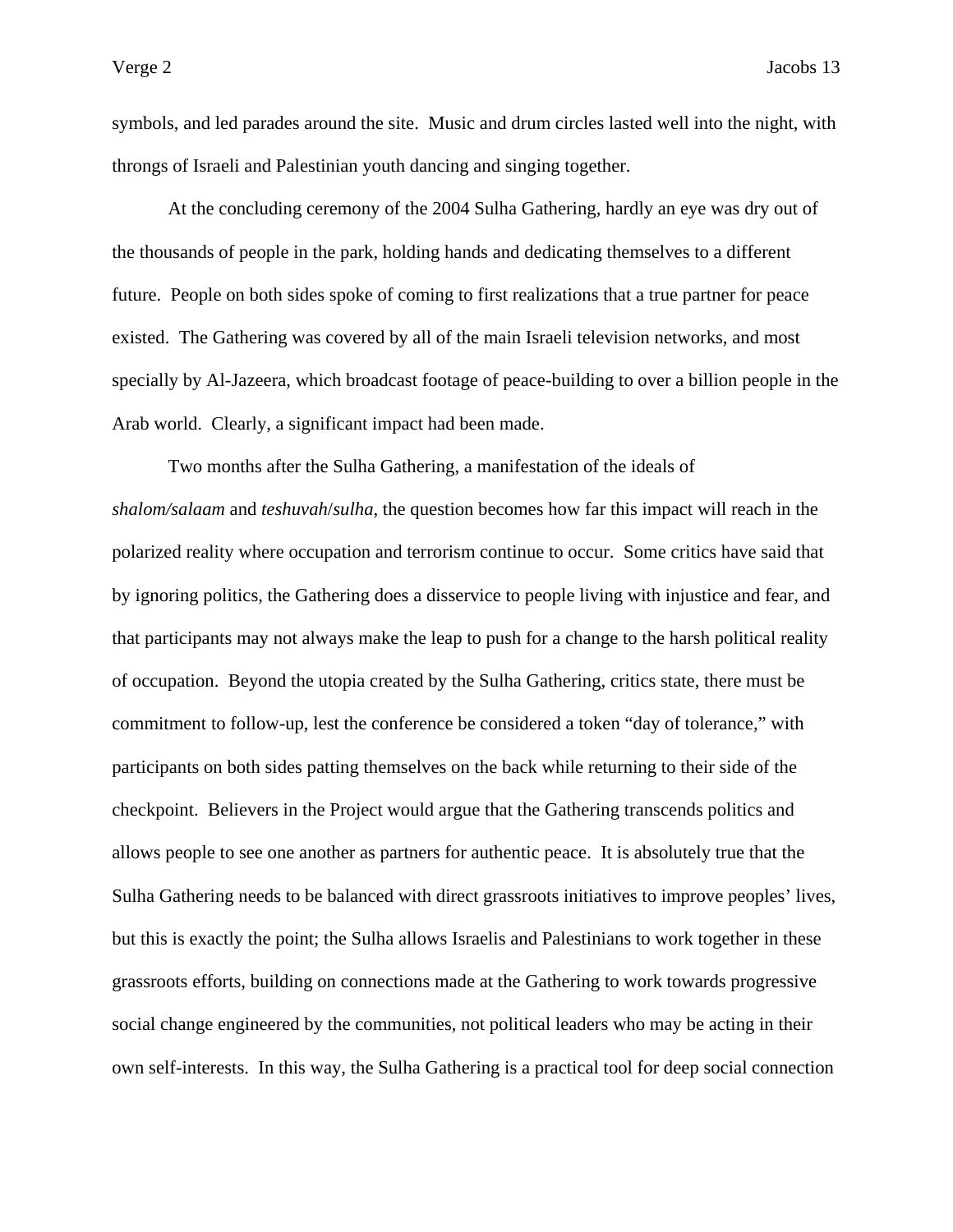that allows Jewish and Arab communities to join forces. The Gathering continues to grow, expanding this year to include bi-monthly teen educational events, and striving in its efforts to bring in more of the mainstream from both sides. Its unique approach synthesizes the central values of peace and reconciliation in Judaism and Islam, leading, God willing, to a Middle East where peace and justice can go hand in hand.